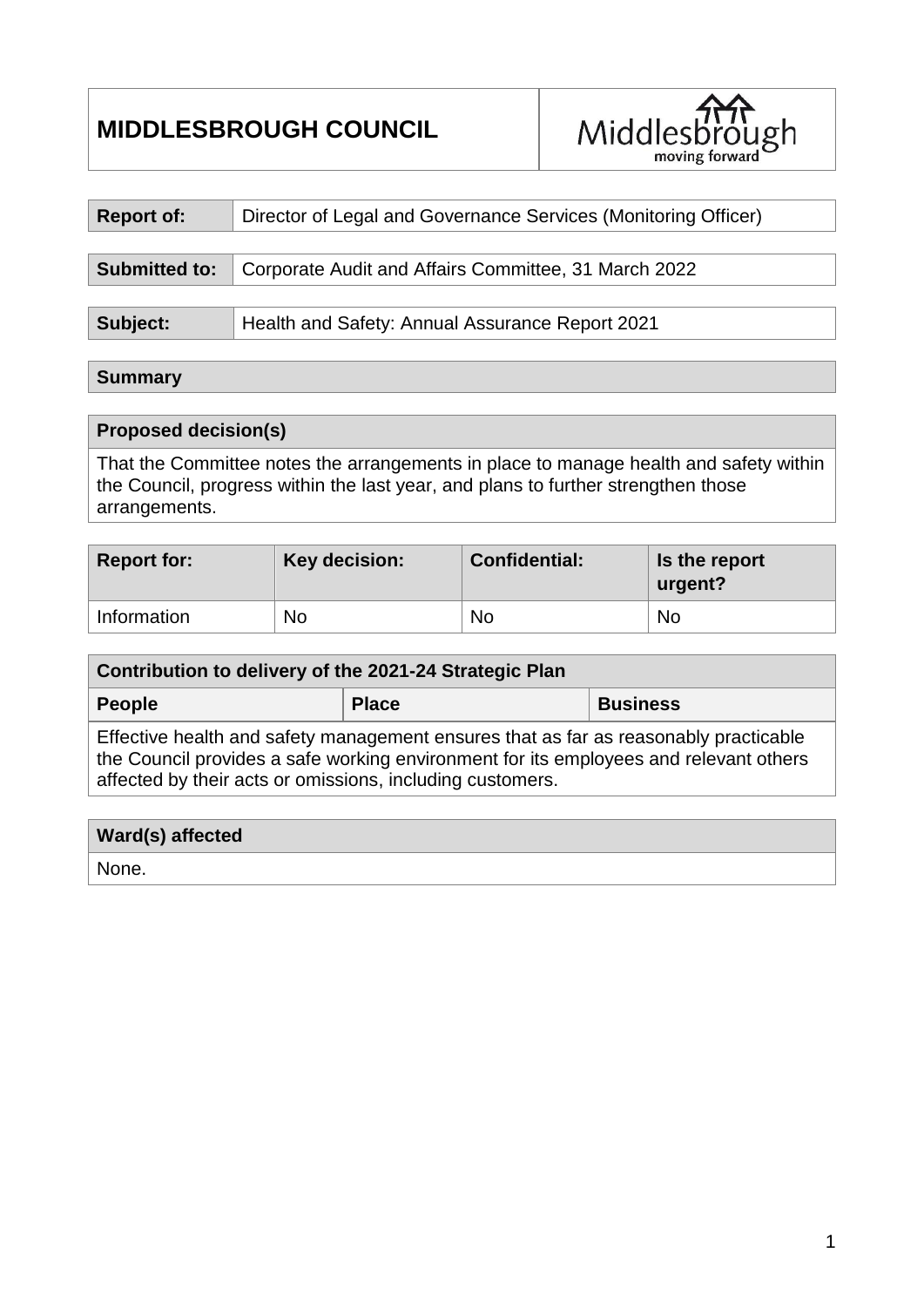## **What is the purpose of this report?**

1. The purpose of this report is to outline the Council's approach to health and safety management, and summarise activity in the past year and planned activity for 2022, in order to provide the Committee with assurance that the Council has robust arrangements in place, as required by the Health and Safety Act 1974.

#### **Why does this report require a Member decision?**

2. To support the Committee in discharging its remit to seek assurance that the Council has good corporate governance practices, which includes health and safety management.

## **Report Background**

- 3. Health and safety management is the collective responsibility of all elected members and officers of the Council, with key statutory responsibilities falling to the Chief Executive and management as the employer.
- 4. The Council's Health and Safety Policy:-
	- defines the Council's legal duty;
	- outlines the requirements of the health and safety management system;
	- details specific roles and responsibilities of members, managers, employees and the health and safety unit.
- 5. The policy sets out the framework for managing health and safety within the Council based on the cycle of 'Plan, Do, Check, Act':

## **Plan**

- 6. A plan requires management to provide detail on how health and safety requirements are to be implemented within each directorate, service area and Council building in order to achieve compliance with relevant legislative and procedural requirements.
- 7. To support management in this process service area and premises health and safety plan templates have been developed to provide a standard framework of what is required and which can be amended to suit individual service areas and buildings as required.
- 8. Evidence of completed service area and premises health and safety plans are to be maintained for audit and inspection purposes by relevant management.

## **Do**

- 9. This requires management to implement the requirements of their service area and premises health and safety plans in a timely manner in order to achieve compliance with relevant legislative and procedural requirements.
- 10. Once the requirements have been implemented, evidence of compliance is to be maintained within organised premises and service areas health and safety folders for audit purposes.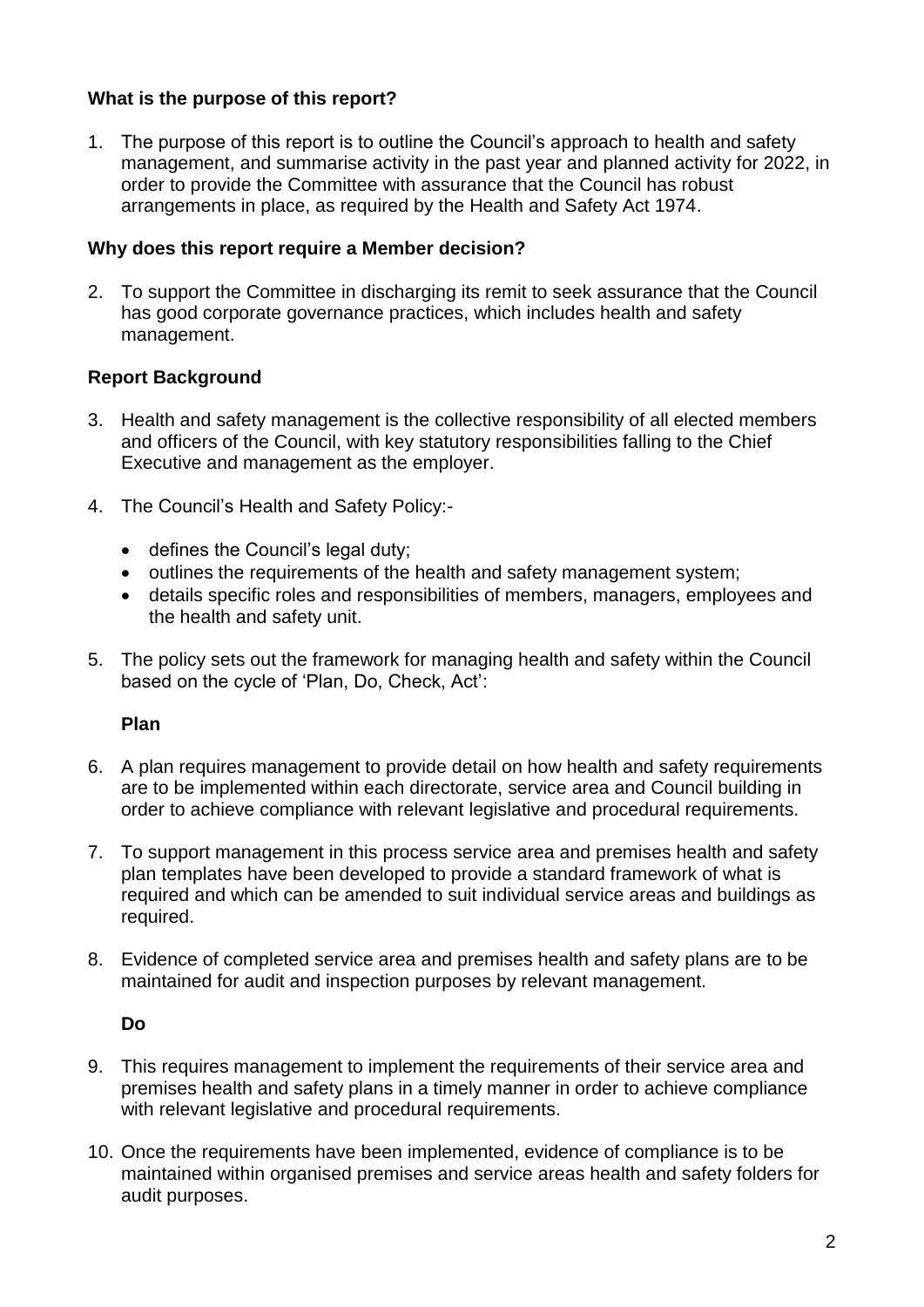# **Check**

- 11. This requires management to implement documented arrangements to regularly monitor the performance and progress of their service area and premises health and safety plans in order to achieve compliance with relevant legislative and procedural requirements.
- 12. Evidence of compliance checks carried out by management are to be maintained for audit and inspection purposes by relevant management.
- 13. The health and safety unit will carry out periodic service area and premises health and safety audits based on the requirements of the templates provided and provide recommendations as required in order to improve performance.

#### **Act**

- 14. This requires management to take action on performance issues within their service areas or allocated buildings in order to achieve compliance with legislative or procedural requirements.
- 15. They are also required to implement recommendations within service area and premises health and safety audits within a timely manner and escalate any issues which cannot be resolved.
- 16. Evidence to detail the completion of recommendations is to be maintained for audit and inspection purposes by relevant management.
- 17. As the above indicates, responsibility for health and safety lies with management and employees (who have duties to both themselves, and others). The health and safety unit supports individuals in delivering these responsibilities by providing policy and procedures, advice and guidance, undertaking audit activity and reporting overall progress.
- 18. Monitoring of the implementation of the policy and of health and safety performance is undertaken through a structured quarterly process, which includes a member working group that reports to full Council, and was significantly strengthened in 2021.

## **Progress in delivering the 2021/22 Health and Safety Action Plan**

- 19. A health and safety action plan was developed in 2021/22. Progress on this plan is reported to Risk Management Group on a quarterly basis and is set out below.
- 20. A new online health and safety management application (My Compliance) was purchased in order to replace MIMS (the previous solution) and digitise a number of key functions carried out within the health and safety unit and the wider organisation to improve performance monitoring and audits, including:
	- incident reporting and investigation;
	- health and safety audits;
	- fire risk assessment; and
	- action tracking.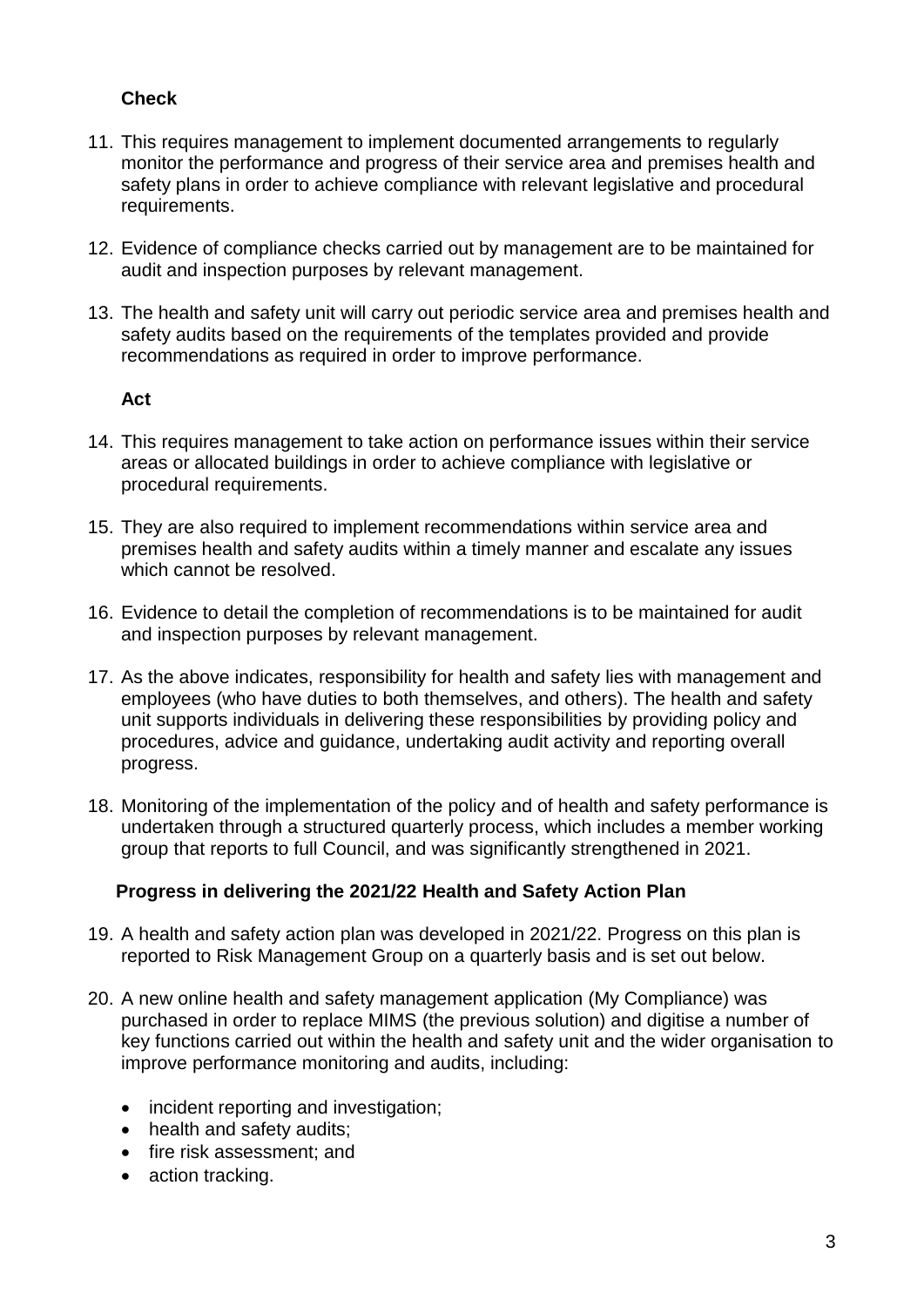- 21. The following corporate health and safety procedures and associated documentation were produced during the year and uploaded onto the intranet:
	- Work at height procedure;
	- Ladder risk assessment template;
	- Roof work risk assessment template;
	- Display screen equipment (DSE) procedure;
	- New and expectant mothers risk assessment; and
	- Communication and Consultation procedure.
- 22. As part of the Communication and Consultation procedure governance arrangements for health and safety were strengthened, with the establishment of Joint Consultative Committees for each Directorate and a Leadership Team-led corporate Health and Safety Committee.
- 23. The health and safety unit continued to support the development and implementation of the Potentially Violent Persons Procedure throughout the Council.
- 24. A service area health and safety plan template was developed to support management and uploaded onto the intranet. Health and safety audits will focus more on service area requirements going forward.
- 25. The health and safety unit continued to support the organisation throughout the ongoing COVID-19 pandemic by amending risk assessment templates in line with Government guidance and supporting management in the implementation of control measures.
- 26. More detailed premises health and safety audits have now been fully implemented and actions assigned to relevant management to improve compliance. The new health and safety application allows the health and safety unit to benchmark performance and carry out trend analysis.
- 27. A selection of 'theme of the quarter' posters, providing information to staff on management on various health and safety topics have been produced with the aim of supporting directors in communicating key health and safety themes and initiatives to the wider workforce. The posters will be displayed on noticeboards alongside the statutory health and safety and statement of intent posters.
- 28. Several training courses were delivered during the year:
	- Manual handling videos were added to Middlesbrough Learns to replace the existing manual handling e-learning course. The manual handling risk assessment course has been revised, together with activity specific manual handling courses. The health and safety unit completed manual handling of objects and people handling training to upskill them in order to deliver training in future.
	- A permit to work course was delivered to relevant services to assist them in implementing robust arrangements for controlling high-risk non-routine work carried out by external contractors.
	- A face-to-face fire warden course and a risk assessment course was produced and will be rolled out this year, subject to COVID-19 restrictions. Both courses are designed for staff who are new to health and safety but will also provide up-to-date information on both topics.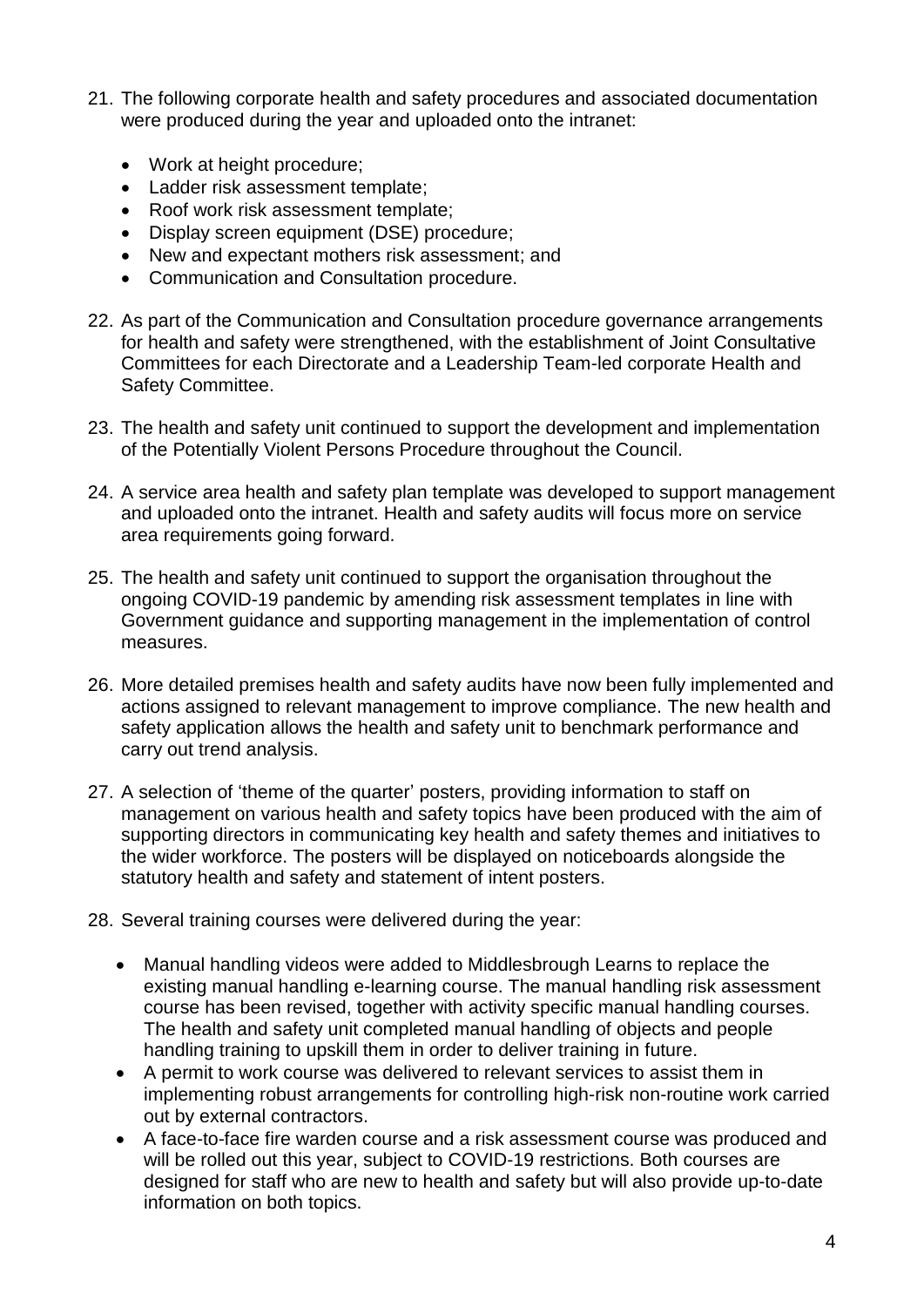#### **Health and safety activities for 2022/23**

- 29. During 2022/23, further work as set out below will be undertaken to build on progress made within the previous action plan as part of the Council's commitment to continual improvement in health and safety management.
- 30. The health and safety unit will continue to develop the My Compliance, digitising remaining manual processes and developing a business intelligence through which management can monitor 'real time' health and safety performance.
- 31. The single Potentially Violent Persons Register will be launched and the COSSH procedure will be reviewed and uploaded onto the intranet.
- 32. Detailed health and safety plans for each type of premises will be produced, incorporating both premises and service area health and safety requirements. Work will also start on service area specific health and safety plans for high-risk service areas. Health and safety audits will ascertain compliance with the revised plans with the aim of improving compliance and safety standards throughout the Council.
- 33. The health and safety unit will continue to support the organisation in dealing with the COVID-19 pandemic and the return to the office, including relocation to Fountain Court in summer 2022.
- 34. The health and safety training on Middlesbrough Learns and other bespoke face-toface training will be reviewed and revised where appropriate to reflect new and updated corporate procedures. Leadership and Management Team will attend an accredited one day IOSH Leading Safety Course.

## **Conclusion**

- 35. While COVID-19 has caused some disruption, good progress has been made in developing the Council's health and safety management system – in particular in respect of governance, records management and performance management.
- 36. Work has continued in developing health and safety unit team members in their new generic roles. Each advisor continued to learn new skills relating to permit to work, manual handling of objects and people handling. In the year ahead they will focus on revising training packages to reflect corporate procedures. The unit worked hard during the year to keep up-to-date with the completion of health and safety audits and fire risk assessments remaining in date.
- 37. Performance monitoring during the year identified a number of issues (reported to LMT and the member-led Steering Group) relating to incident underreporting and the timeliness of completing investigations and completing actions from both investigations and audits. Improved performance management arrangements should see these issues – partly attributable to COVID-19 – resolved during 2022/23.
- 38. Next year the health and safety unit will build upon work undertaken during the past year and move focus to improving the ownership of health and safety management across the Council, with the implementation of improved health and safety plans and the development of more in depth auditing arrangements.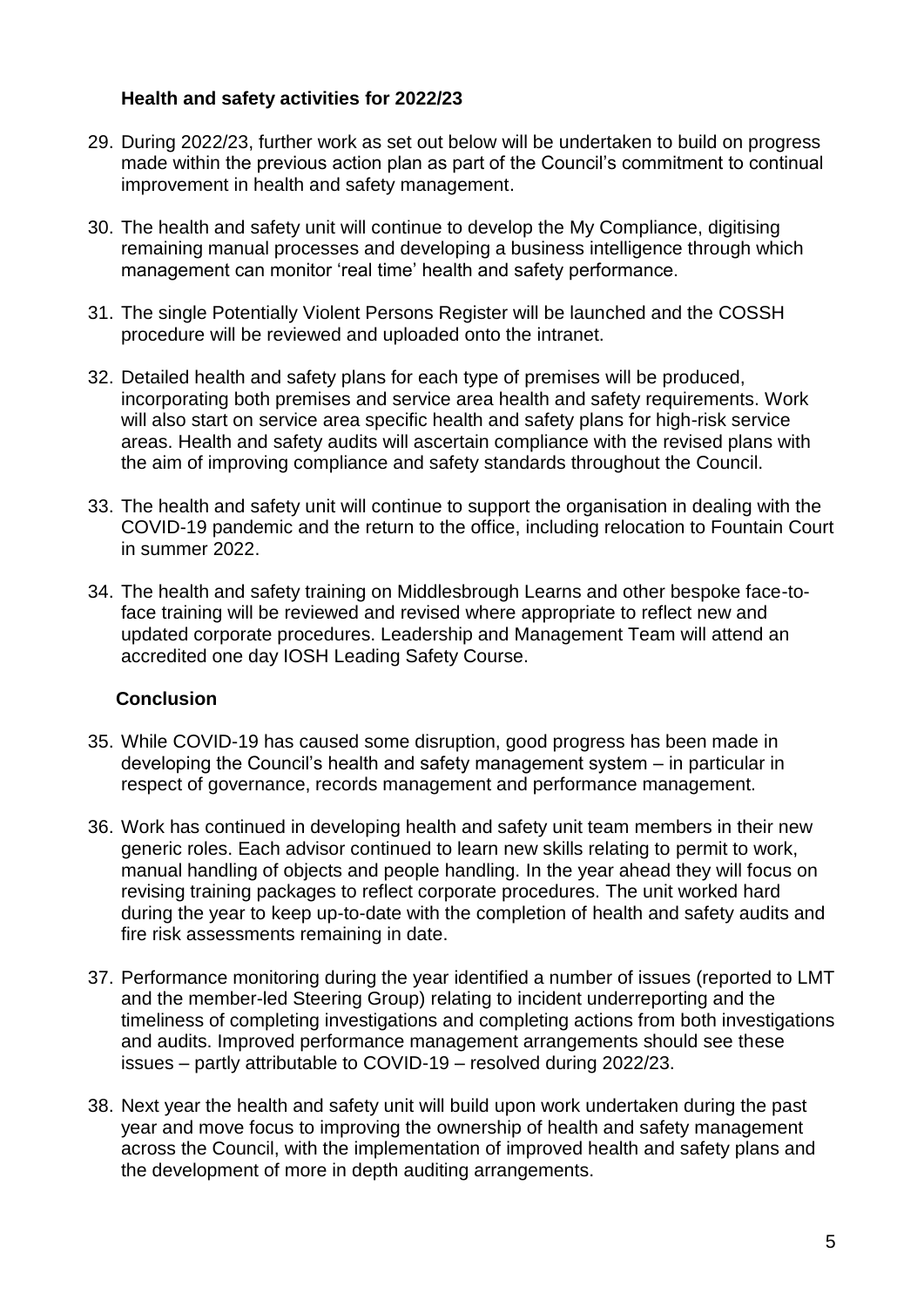## **What decision(s) are being asked for?**

39. That the Committee notes the arrangements in place to manage health and safety within the Council, progress within the last year, and plans to further strengthen those arrangements.

## **Why is this being recommended?**

40. To support the Committee to discharge its responsibility to maintain an overview of corporate governance within the Council, which includes business continuity management.

## **Other potential decisions and why these have not been recommended**

41. Not applicable.

## **Impact(s) of recommended decision(s)**

## **Legal**

42. Health and safety management is a part of corporate governance, and the Council has a legal duty to ensure arrangements comply with the requirements of the Health and Safety Act 1974.

# **Financial**

43. There are no new direct financial considerations in relation to health and safety management as a result of this report. By having robust plans in place, the Council will mitigate the reputational and financial risks from health and safety incidents as far as reasonably practicable.

# **Policy Framework**

44. This report does not seek to amend the Council's Policy Framework.

# **Equality and Diversity**

45. There are no direct implications from this report on equality and diversity.

## **Risk**

- 46. Health and safety management positively impacts on the following risks within the Council's risk registers:
	- The Council must comply with the Health and Safety at Work Act 1974 to ensure risks are appropriately managed to avoid accidents and HSE prosecutions (O7- 026).
	- The Council must also ensure all statutory maintenance requirements are complied with (O7-018).